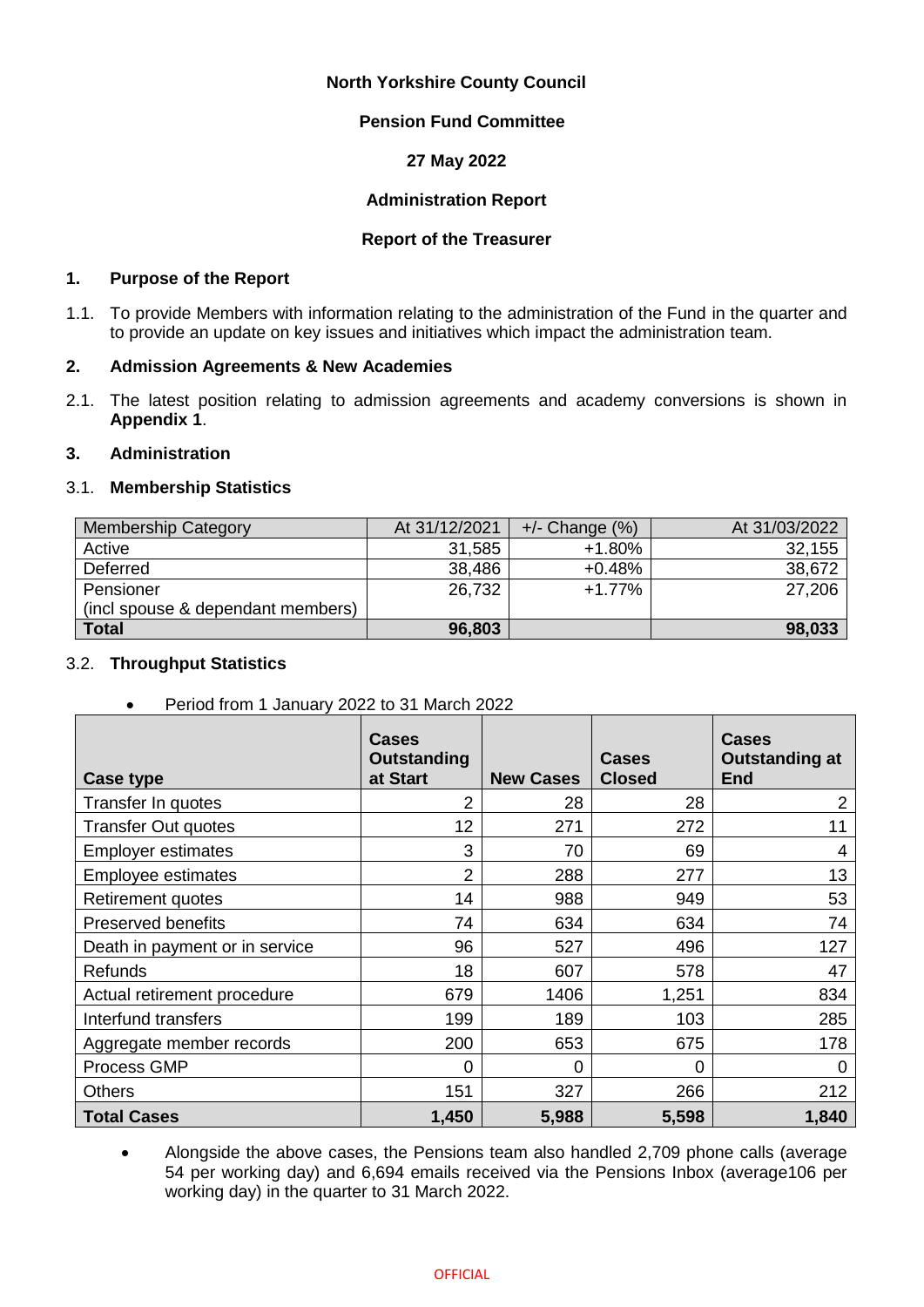# **Performance Statistics**

• The performance figures for the period 1 January 2022 to 31 March 2022 are as follows:

| <b>Performance Indicator</b>                                                                                                                  | <b>Target in</b><br>period | <b>Achieved</b> |
|-----------------------------------------------------------------------------------------------------------------------------------------------|----------------------------|-----------------|
| Measured work completed within target                                                                                                         | 98%                        | 96%             |
| Customers surveyed ranking service good or excellent                                                                                          | 94%                        | 96%             |
| Increase numbers of registered self-service users by 700 per<br>quarter<br>(total registered users 36,253 an increase of 4,504 over the year) | 700                        | 1083            |

- Our performance and satisfaction rating continue to be impacted by the high demand into the team.
- Both ratings have improved since las quarter and we are working hard to maintain this trend. It is anticipated the recent change to the team structure will enable improvements to continue to be achieved.
- Our priority continues to be to pay member benefits as promptly as we can.

### 3.3. **Commendations and Complaints**

This quarter the following commendations and complaints were received:

### **Commendations**

| <b>Date</b> | <b>Number</b> | <b>Summary</b>                |
|-------------|---------------|-------------------------------|
| Jan         |               |                               |
| Feb         |               | Really helpful and supportive |
| Mar         |               | Great customer experience     |

|             | <b>Complaints</b> |                                                                                                                                                                                                                                                                                                                     |
|-------------|-------------------|---------------------------------------------------------------------------------------------------------------------------------------------------------------------------------------------------------------------------------------------------------------------------------------------------------------------|
| <b>Date</b> | <b>Number</b>     | <b>Summary</b>                                                                                                                                                                                                                                                                                                      |
| Jan         |                   |                                                                                                                                                                                                                                                                                                                     |
| Feb         | 3                 | Admin – from independent financial adviser about delay providing transfer value<br>Admin – from independent financial adviser about delay paying transfer value<br>due to delay by Prudential in disinvesting AVCs<br>Admin – member believes has suffered financial loss by taking AVCs early and<br>not at age 65 |
| Mar         |                   |                                                                                                                                                                                                                                                                                                                     |

- The complaint categories are:
	- a) Admin these can relate to errors in calculations, delays in processing and making payment of benefits.
	- b) Regs these relate to a complaint where regulations prevent the member being able to do what they want to.
	- c) IHER these are where members have been declined for early retirement on the grounds of ill health and are appealing the decision through the Internal Disputes Resolution Procedure.

# **Lessons Learned**

Having reviewed the complaints received in the period the main area for improvement is the chasing up of outstanding information and AVC monies in relation to ongoing transfer out cases. The recent change to the team structure will assist the transfer team in keeping on top of these work items.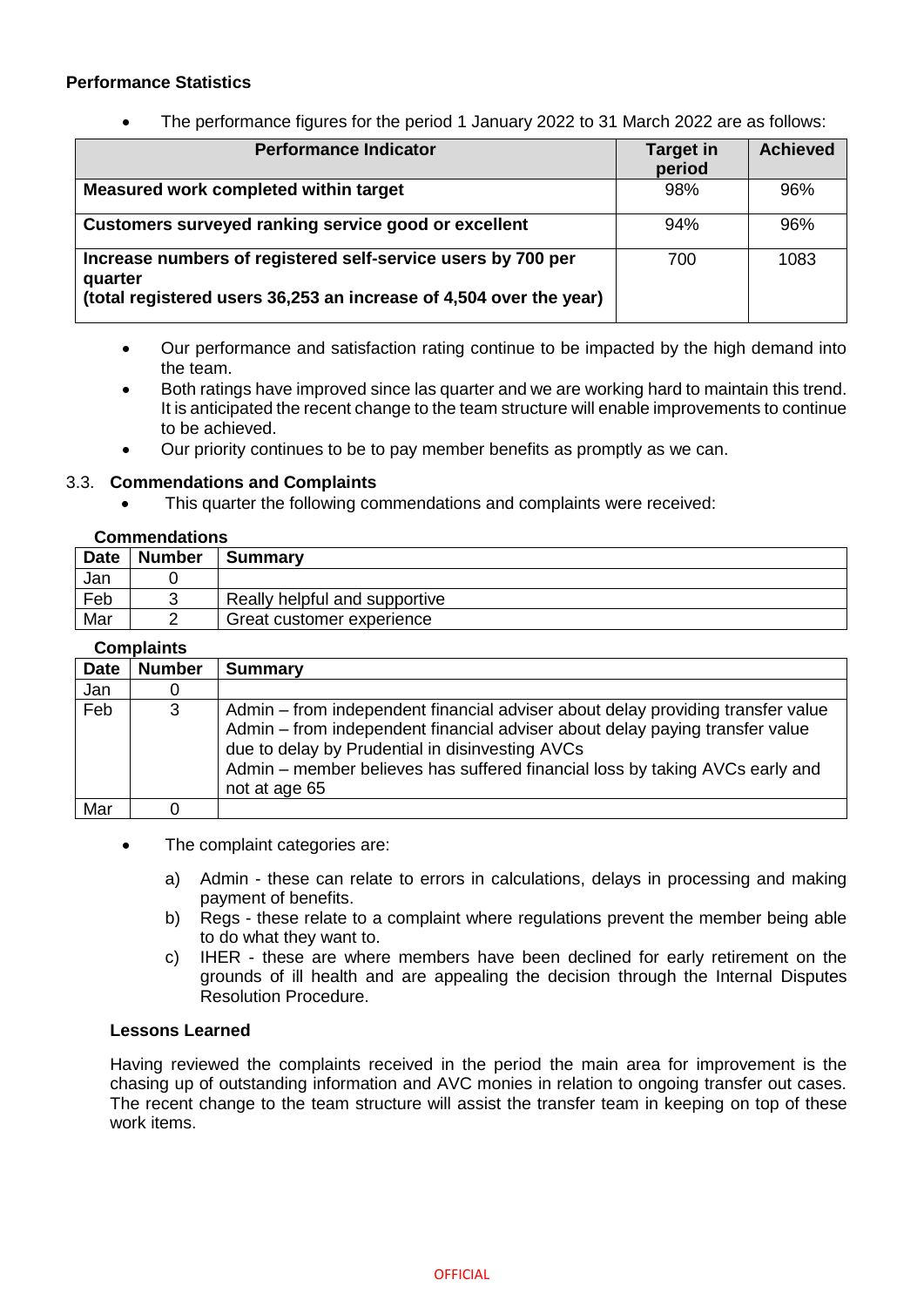## 3.4. **Annual Benefit Statements 2022**

Work has commenced on the production of the 2022 annual benefit statements for active and deferred members. It was hoped we would be able to redesign and simplify the statements but a lack of time and resource has meant we are unable to do that this year. Year end data files are being received and processed. It is hoped we can get both NYCC & CYC year end data via the month 12 i-Connect submission which will free up considerable amount of time within the development and processes team to undertake a more thorough data validation exercise before the Valuation data extract is required.

### 3.5. **Breaches Policy & Log**

The North Yorkshire Pension Fund's Breaches Log is included at **Appendix 2** for review. There is one new entry this time relating to the accidental disclosure of personal data caused by multiple letters being sent to the same recipient.

To prevent this issue we are currently piloting centralised printing and mailing using the Council's print unit. If the pilot is successful the whole team will move to this process and the need to have someone in office printing and posting for everyone is removed.

#### **4. Issues and Initiatives**

#### 4.1. **Administration System Project**

The delivery stage of this project and its various work streams is progressing well.

- On-boarding of employers to our online portal i-Connect continues with 92 employers currently using the system
- We have uploaded the first NYCC file and resolved the member matching queries. The next step is to load the month 11 data into the administration system and see what errors that produces before we can progress to hopefully loading the month 12, year end file.
- CYC have also sent us their test file so we can start the member matching process. They do have an outstanding issue with their software provider but we can progress the other work whilst the issue is being resolved.
- Any further on-boarding will be paused due to the team having to focus on year end processing, annual benefit statement production and data preparation for the triennial Valuation.
- Website development continues.

#### 4.2. **McCloud**

There has been a good response from employers following the data collection exercise with only 45 employers still to send data. The third party sup-plier is still wrestling with the task of collating, formatting and validating the data before moving onto the next stage of data load.

It appears every Fund is struggling with this issue unless they were one of the minority that continued to collect the relevant data after the scheme changed in April 2014.

### **5 Broadacres**

Progress continues with the request from Broadacres Housing Association (BHA) to transfer their pension assets and liabilities from the London Pension Fund Authority to the North Yorkshire Pension Fund. The Fund's lawyer continues to advise on the process and has reviewed the draft agreements provided by BHA's legal advisers. A Direction from the Secretary of State is needed to substitute the London Pensions Fund Authority for the North Yorkshire Pension Fund. This will not be requested until the Fund's lawyer has signed off on all legal issues.